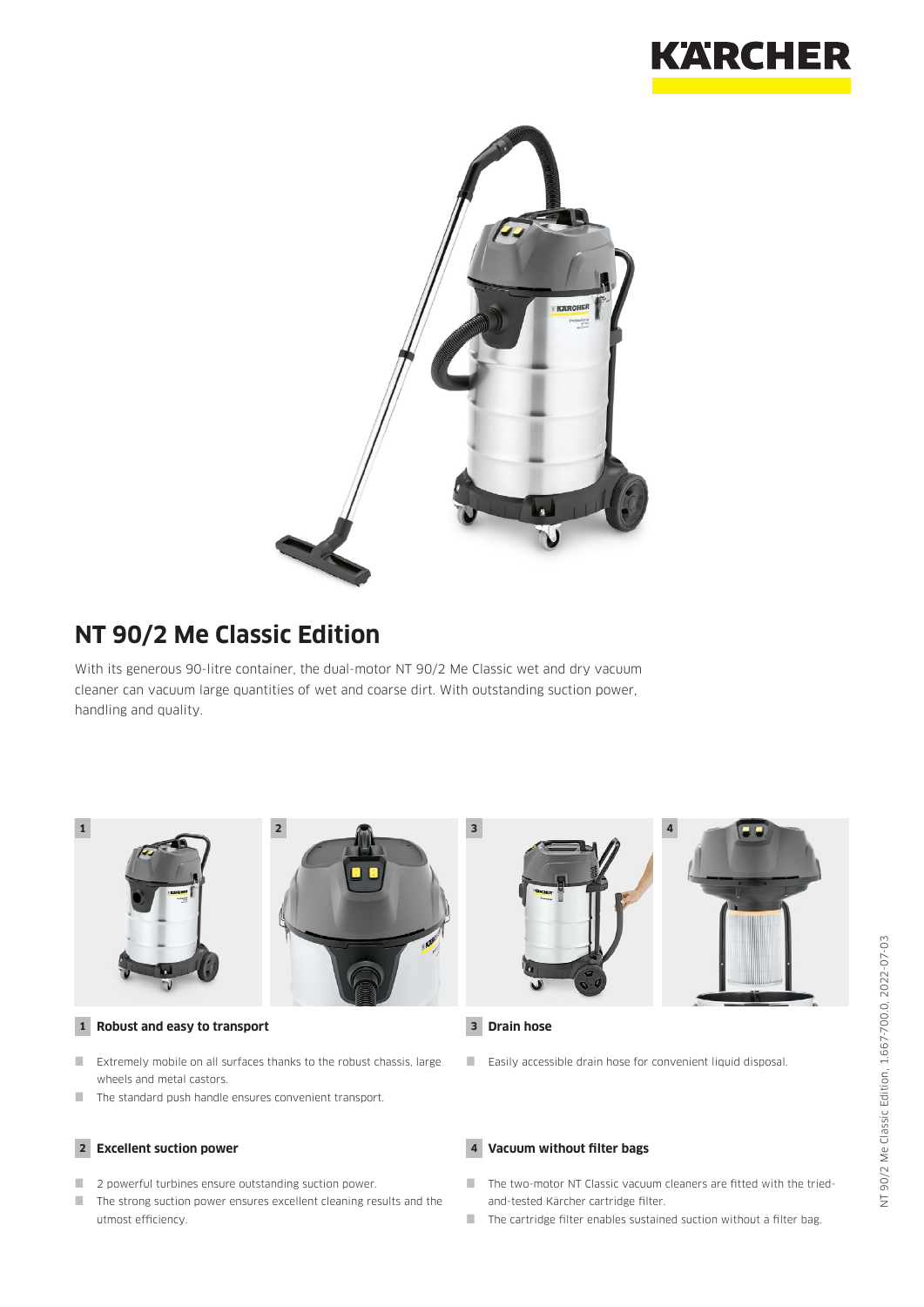# TECHNICAL DATA AND EQUIPMENT

## **KARCHER**



### **NT 90/2 Me Classic Edition**

Strong suction power Simple turbine change

Drain hose

| <b>Technical data</b>                        |            |                                                          |
|----------------------------------------------|------------|----------------------------------------------------------|
| Order no.                                    |            | 1.667-700.0                                              |
| <b>EAN code</b>                              |            | 4054278070674                                            |
| Supply voltage                               | Ph/V/Hz    | $1/220 - 240 / 50 - 60$                                  |
| Air flow                                     | I/S        | $2 \times 53$                                            |
| Vacuum                                       | mbar / kPa | 225 / 22.5                                               |
| <b>Container content</b>                     |            | 90                                                       |
| <b>Container material</b>                    |            | Stainless steel                                          |
| Rated input power                            | W          | max. 2300                                                |
| <b>Standard nominal width</b>                |            | <b>DN 40</b>                                             |
| Cable length                                 | m          | 7.5                                                      |
| Sound pressure level                         | dB(A)      | 76                                                       |
| Weight                                       | kg         | 19                                                       |
| Weight incl. packaging                       | kg         | 26.03                                                    |
| Dimensions (L x W x H)                       | mm         | 580 × 510 × 995                                          |
|                                              |            |                                                          |
| <b>Equipment</b>                             |            |                                                          |
| <b>Suction hose</b>                          | m          | 2.5 / with bend                                          |
| <b>Suction tube</b>                          |            | <b>piece(s)</b> $\times$ <b>m</b> $2 \times 0.5$ / Metal |
| Wet/dry floor nozzle                         | mm         | 360                                                      |
| Crevice nozzle                               |            | п                                                        |
| Cartridge filter                             |            | п                                                        |
| <b>Drain hose</b>                            |            | п                                                        |
| <b>Stainless steel container</b>             |            | п                                                        |
| <b>El technología de concerto de cuentra</b> |            |                                                          |

**Included in the scope of supply.**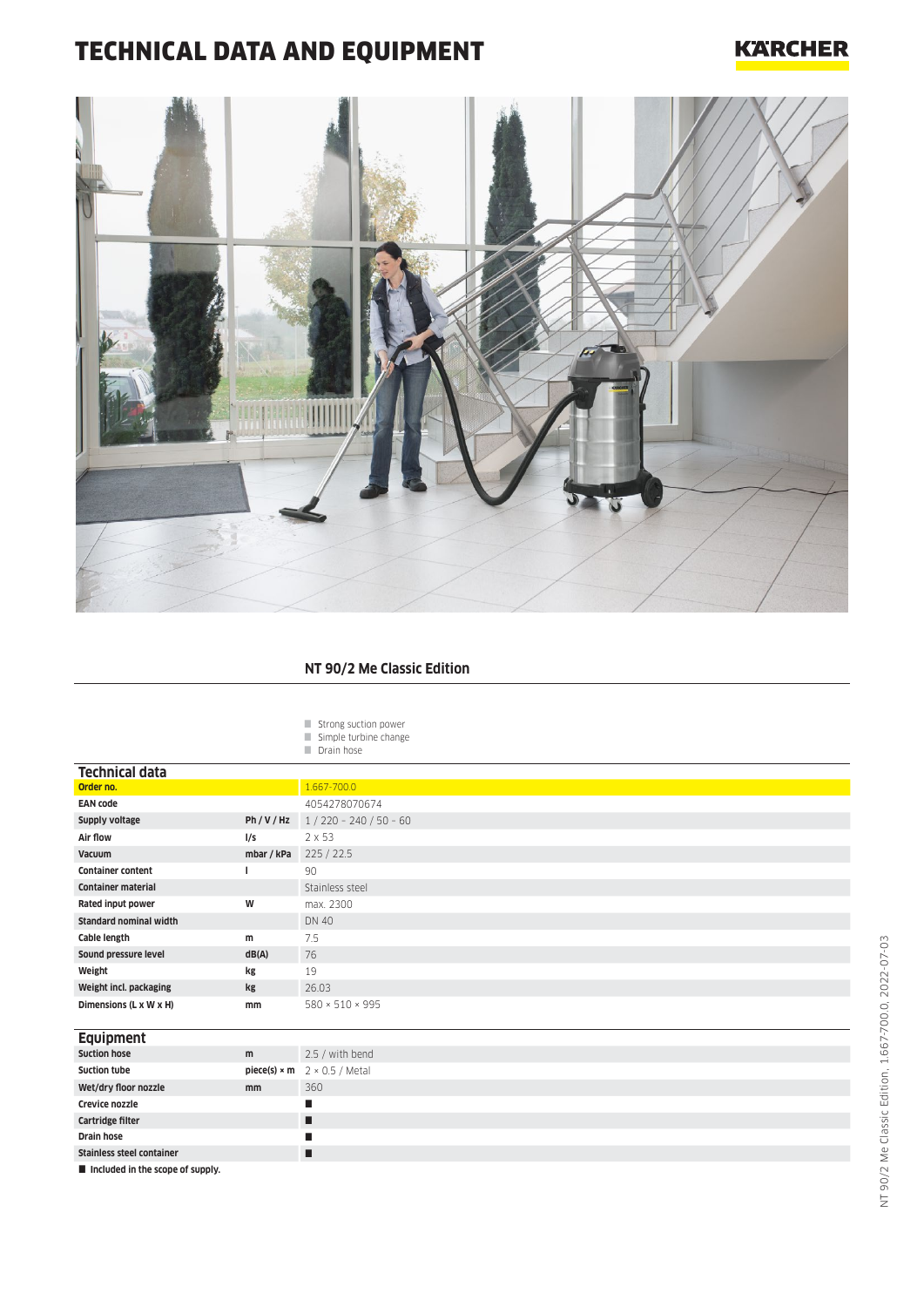# NT 90/2 ME CLASSIC EDITION 1.667-700.0



|                         | Order no.     | Quantity   |  | Price | <b>Description</b>                                                                                   |
|-------------------------|---------------|------------|--|-------|------------------------------------------------------------------------------------------------------|
| Cartridge filter paper  |               |            |  |       |                                                                                                      |
| Cartridge filter, paper | 1 6.907-038.0 | 1 piece(s) |  |       | Paper cartridge filter (M BIA-C dust class M), suitable as a<br>main filter for dry and wet pick up. |

Included in the scope of supply.  $\Box$  Available accessories.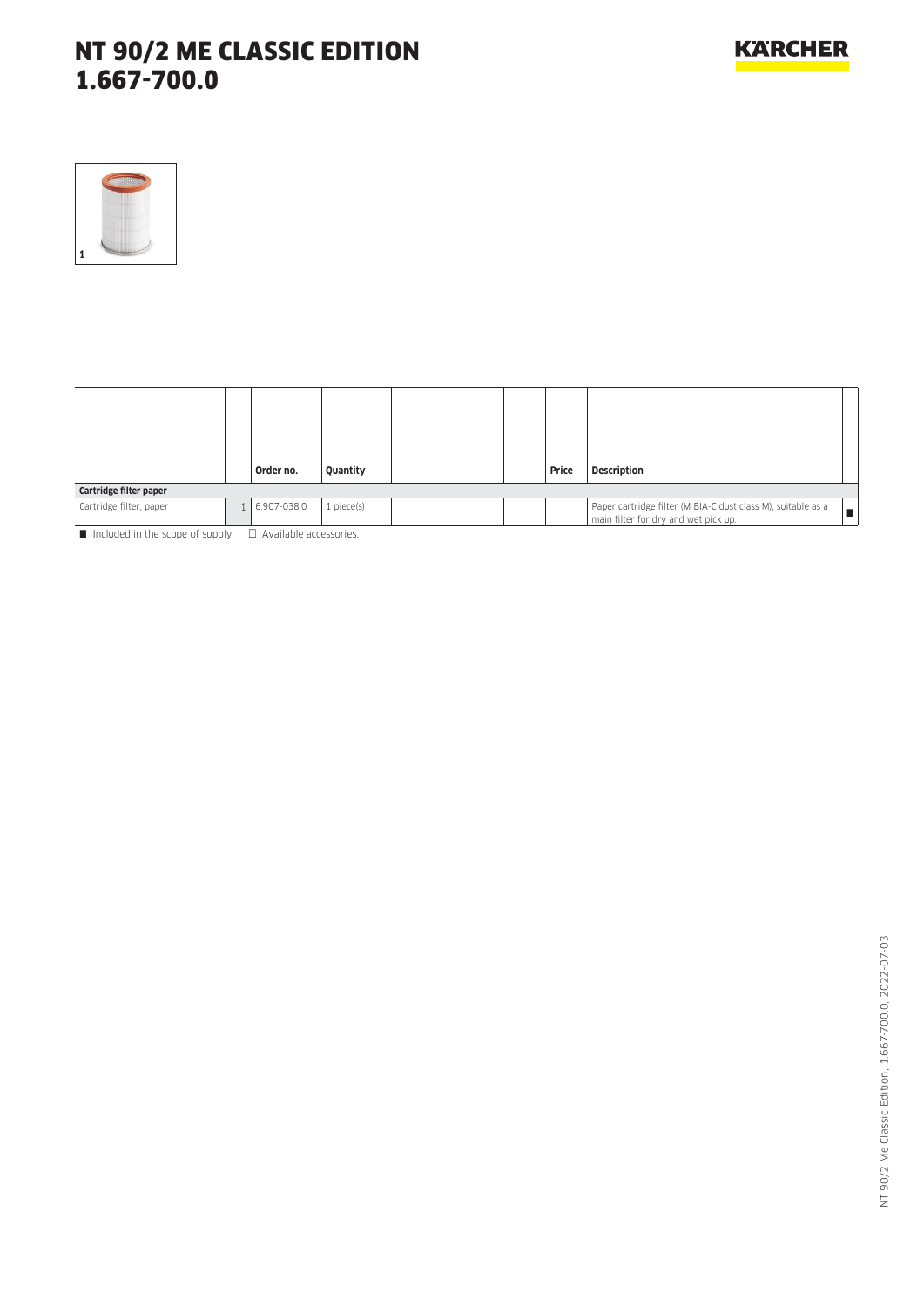# NT 90/2 ME CLASSIC EDITION 1.667-700.0



|                            |                | Order no.     | Quantity        | ID    | Length | Width  | Price | <b>Description</b>                                                                                                                                                                                                                            |
|----------------------------|----------------|---------------|-----------------|-------|--------|--------|-------|-----------------------------------------------------------------------------------------------------------------------------------------------------------------------------------------------------------------------------------------------|
| Bend, plastic              |                |               |                 |       |        |        |       |                                                                                                                                                                                                                                               |
| Plastic bend               | $\mathbf{1}$   | 5.031-904.0   | $1$ piece $(s)$ | DN 40 |        |        |       | Plastic bend (DN 40) with C-40 clip system, suitable for all<br>NT models.                                                                                                                                                                    |
| <b>Floor nozzles</b>       |                |               |                 |       |        |        |       |                                                                                                                                                                                                                                               |
| DN 40 wet/dry floor nozzle | $\overline{2}$ | 6.907-408.0   | $1$ piece $(s)$ | 40    |        | 360 mm |       | Multi-purpose nozzle (ID 40), plastic, 360 mm working<br>width. With side rollers, brush strips (6.905-878.0) and<br>п<br>squeegees (6.905-877.0).                                                                                            |
| <b>Crevice nozzles</b>     |                |               |                 |       |        |        |       |                                                                                                                                                                                                                                               |
| Crevice nozzle             |                | 3 9.770-877.0 | $1$ piece $(s)$ | 40 mm | 300 mm |        |       | Plastic.<br>п                                                                                                                                                                                                                                 |
| Suction tubes, metal       |                |               |                 |       |        |        |       |                                                                                                                                                                                                                                               |
| Suction tube               | $\overline{4}$ | 6.900-275.0   | $1$ piece $(s)$ | 40    | 550 mm |        |       | The suction tube (NW 40, $1 \times 0.55$ m) made from<br>chrome-plated metal is standard in almost all commercial<br>п<br>vacuum cleaners with twin motor. Optional for commercial<br>single motor NT vacuum cleaner with suction hose NW 40. |
| Car cleaning nozzles       |                |               |                 |       |        |        |       |                                                                                                                                                                                                                                               |
| DN 40 car nozzle           | 5              | 6.900-952.0   | $1$ piece $(s)$ | DN 40 |        | 90 mm  |       | For retrofitting older Kärcher wet and dry vacuum cleaner<br>models with bends in DN 40: Flat angled, convenient, plastic $\Box$<br>car cleaning nozzle with a working width of approx. 90 mm.                                                |

 $\blacksquare$  Included in the scope of supply.  $\Box$  Available accessories.